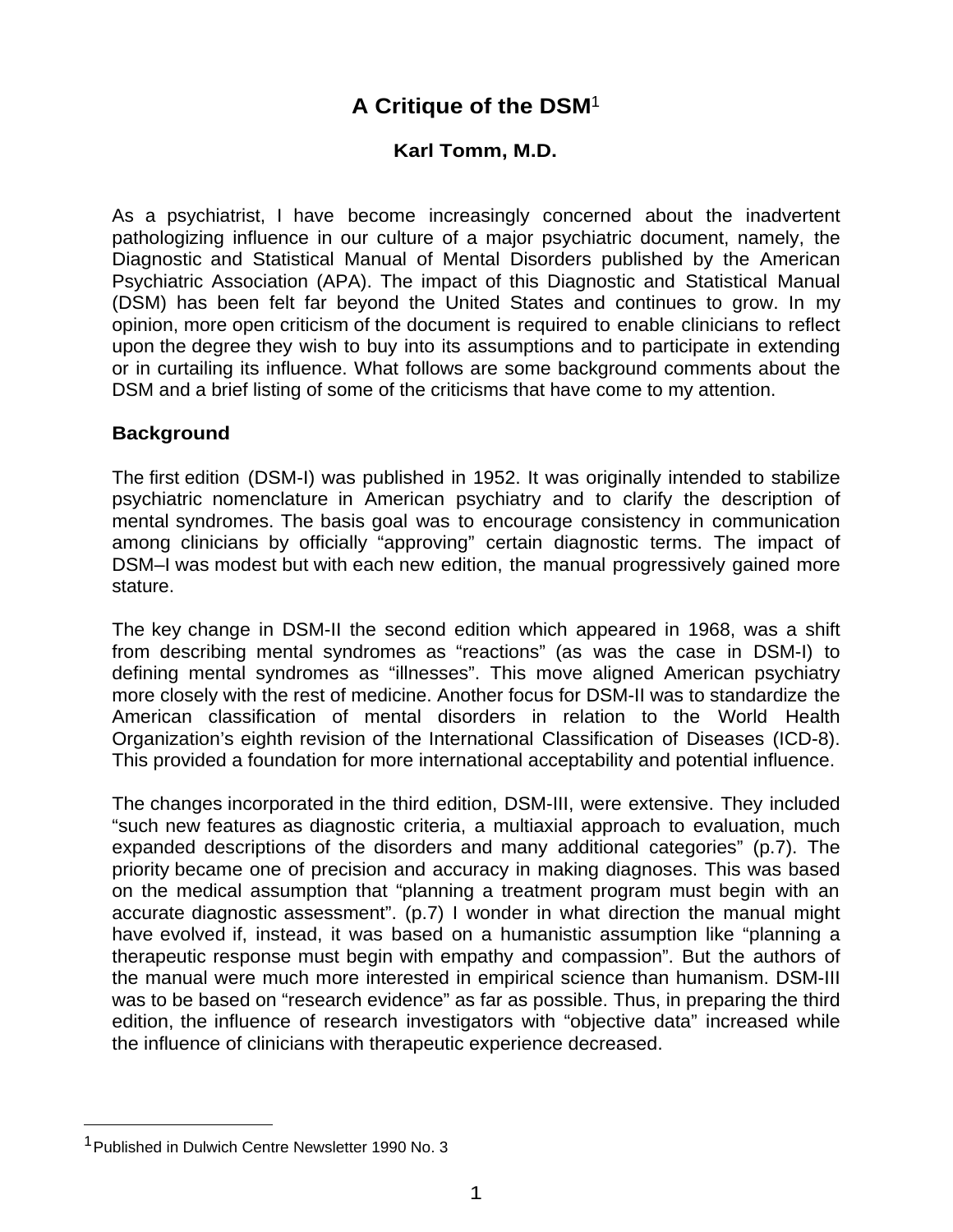When it was finally published in 1980, DSM-III was presented to the mental health community as incorporating the best and most up-to-date scientific knowledge that was available. This claim, together with the illusion of objective precision, proved irresistible for most Western clinicians and researchers. As a result, DSM-III was widely adopted and its influence soared. It even was taken up by governments and third party insurance agents. The 1987 revised version, DSM-III-R, acknowledged that "the impact of DSM-III has been remarkable" (p.xviii), and went on to note that it had already been translated into 13 languages. DSM-III-R did not depart significantly from the basic thrust of DSM-III, it simply extended the effort to be more rigorous and precise.

Both DSM-III and DSM-III-R claimed to be based on a predominantly "descriptive approach". They were purported to be "generally atheoretical". Yet, both explicitly articulated a strong and unequivocal individualistic bias: "each of the mental disorders is conceptualized as a clinically significant ... syndrome or pattern that occurs in an individual" so that "conflict between the individual and society ... is not by itself a mental disorder". (p.6 in DSM-III and p.xxii in DSM-III-R) The authors seemed oblivious to the theoretical significance of their individualistic presuppositions. There was no mention of the possibility of another point of view. They simply ignored the body of knowledge based on an alternative assumption, namely that the human behaviour, the mind, and its disorders, may be more fundamentally grounded in social phenomena than individual phenomena.

Interestingly, axes IV and V (severity of psychosocial stressors and highest level of adaptive functioning) implicitly acknowledge the importance of a person's social environment but both axes remain solidly embedded in individualistic assumptions. An important anomaly in DSM-III and DSM-III-R related to this theoretical issue is that when a situation requires clinical attention or treatment, but the evidence of social influence in generating the mental distress is too strong to be ignored, the condition is defined as "not attributable to a mental disorder". Yet the "V codes" are provided to classify it. This contradiction is one manifestation of the inadequacy of the purely individualistic orientation to describing and understanding mental problems.

However, one of my major concerns is that there is so little cognizance of the fact that DSM has evolved to become such an authoritative document for classifying and labelling persons with mental problems. It has virtually become "The Bible of Psychiatry" and is being applied religiously by "the faithful". Most mental health systems in North America have adopted it and in many settings it is not possible to receive payment without submitting a diagnosis. Yet, there seems to be so little discussion of how pathologizing this practice of psychiatric labelling is for persons who have already been socially and psychologically traumatized.

The DSM disclaimer, that classifying disorders does not classify individuals (p.6 in DSM-III and p.xxiii in DSM-III-R) does not hold very much credibility in my view. In actual practice, DSM diagnoses are almost always collapsed onto the persons so diagnosed. For instance, "a person with schizophrenia" is referred to as "a schizophrenic", "a person with obsessive compulsive disorder" has come to be known as "an O.C.D." This is often first done by professionals, then by family members,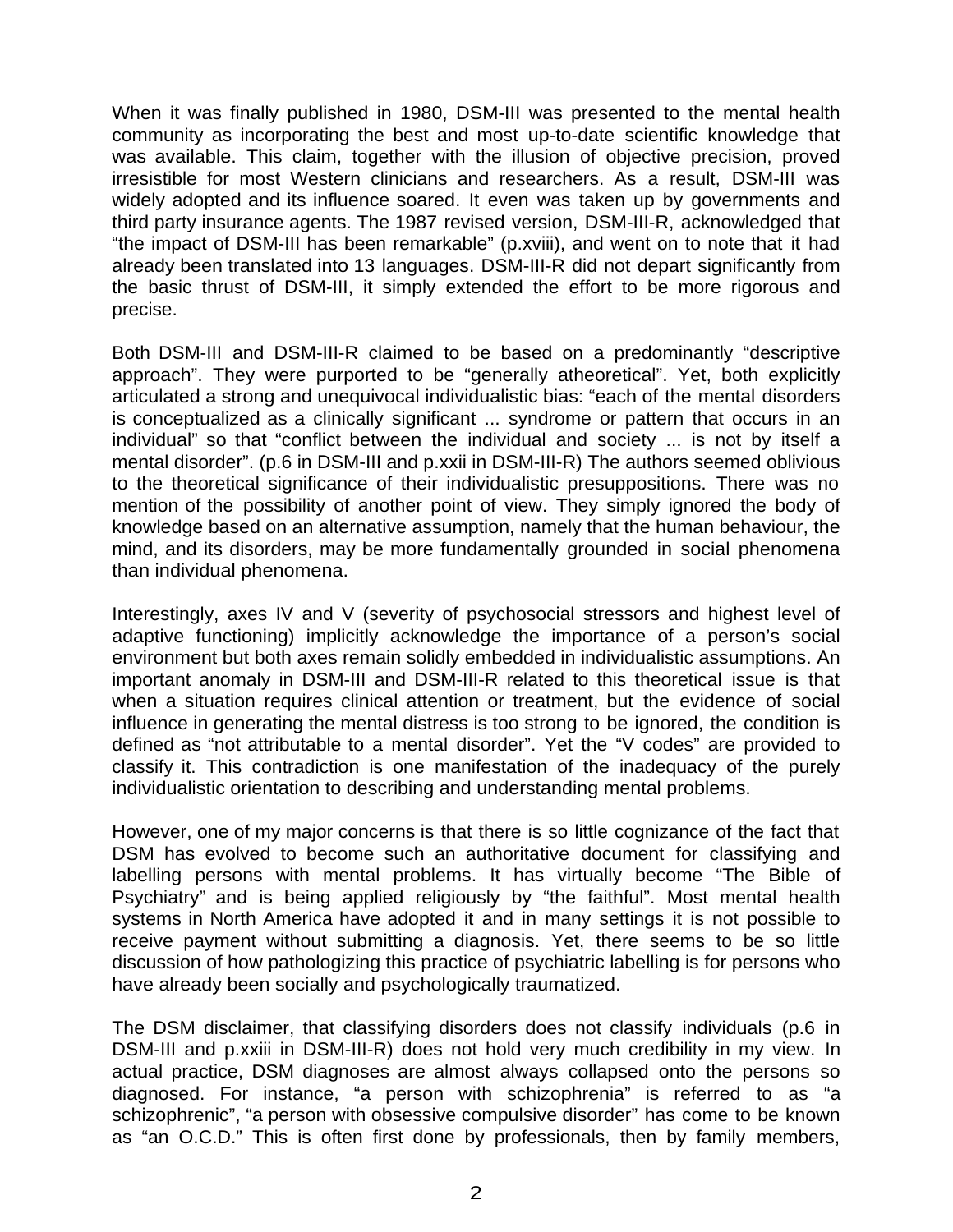friends, and the public at large, and eventually by "patients" themselves.

The labelling process initiates permanent stigmatizing patterns of social interaction in the human network of relationships in which a person so labelled is embedded. A person, once authoritatively labelled "a schizophrenic", is never treated the same again in his or her social network. People simply look at him or her differently. Nor does such a person ever see himself or herself in the same way again. These identitydefining practices follow logically from the theoretical framework out of which the whole DSM system arises, namely, that the disorder is in the person. What is so frightening to me is that the clinicians, researchers, politicians, and insurance agents who use the manual are actively promoting such human classifying practices in our present culture. The resultant damage being done to persons and to social relationships is enormous.

I take the published disclaimer about classifying persons as a disavowal of any deliberate intent to pathologize and stigmatize and, hence, I cite the pathologizing effects of the document as inadvertent. However, the fact that these effects are unintended renders them no less damaging. What is required to mitigate the dehumanizing effects of the document, is the courage to challenge its formidable authority and then to take a stand against the automatic practices that follow from that authority. If one chooses to take such a position, one needs some arguments to undermine the authority of the DSM. What follows are some specific criticisms that I have used to limit its influence on my own habits of thought and clinical action:

### **Empirical Criticisms**

- 1. The nature of the disorder, its diagnostic criteria, and the boundaries of categories are determined in APA committees, not by the phenomena being described.
- 2. DSM is unable to encompass many clinical situations (i.e. the "V" codes are inadequate).
- 3. There is no provision for interpersonal, familial, cultural, or institutional "diagnoses".

### **Political Criticisms**

- 1. Constitutive "power in defining the nature of persons can easily be abused.
- 2 In whose interest is it to label (professionals; patients; other parties such as family members, insurance agents, government; etc.)?
- 3. DSM promotes the "medical mode" and psychiatric supremacy in the mental health field.
- 4. Gender bias may be institutionalized (i.e. "Pre-Menstrual Syndrome" is being considered for DSM-IV), as a heterosexuality bias (i.e. "homosexuality" was included in DSM-II) with reification of traditional stereo-typing.

### **Humanitarian Criticisms**

- 1. Persons are dehumanized by transforming them into subjects under the scientific "gaze".
- 2. Persons are pathologized through labelling, totalizing, and segregating.
- 3. DSM promotes an "orientation towards inadequacies" by attending to tragedies and personal failures rather than an orientation towards solutions" with attention to resources and competence.